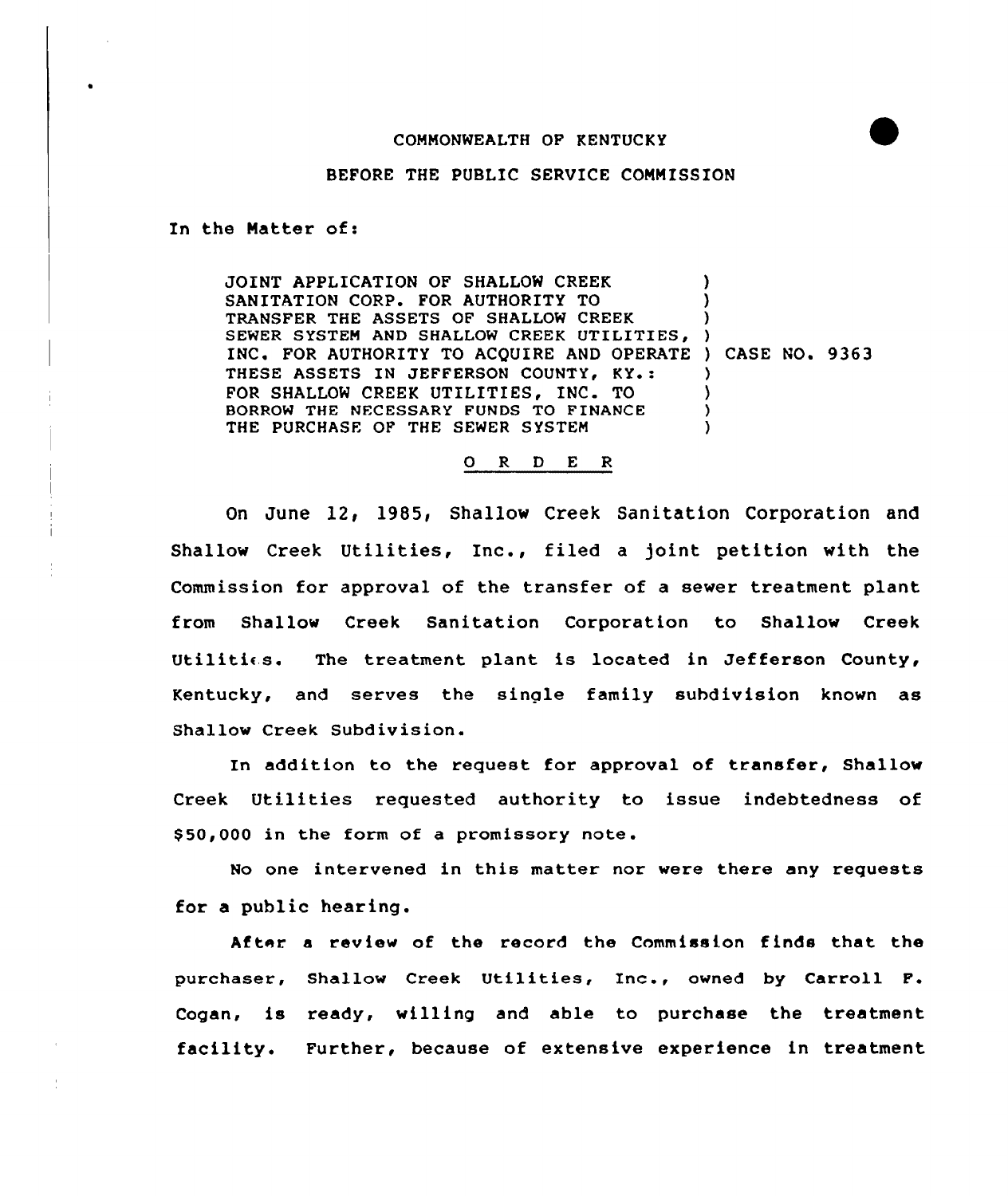plant operation, the proposed purchaser is fully capable of operating the treatment plant in compliance with all requirements of the Commission.

IT IS THEREFORE ORDERED that:

1. The joint application for transfer shall be approved.

2. Shallow Creek Utilities, Inc., shall maintain its books of account in accordance with the Uniform System of Accounts for sewer utilities prescribed by the Commission.

3. The utility plant acquired shall be recorded at original cost, estimated if not known, in the appropriate utility planning service accounts.

4. The requirements for accumulated depreciation and amortization shall be credited to the appropriate account for accumulated provision for depreciation and amortization.

5. The cost of any non-utility property shall be transferred to Account No. 121 — Non-Utility Property.

6. Contributions in Aid of Construction, estimated if not known, shall be credited to Account Mo. 271 — Contributions in Aid of Construction.

7. Any difference between the purchase price and the original cost of the utility plant and non-utility property less the amounts credited to accumulated depreciation and amortization reserves and contributions in aid of construction shall be included in Account No. 108 - Utility Plant Acquisition Adjustment.

8. In its next rate case Shallow Creek Utilities, Inc., will have the burden of proof for demonstrating why interest charges on debt that exceed those charges which would have been

 $-2-$